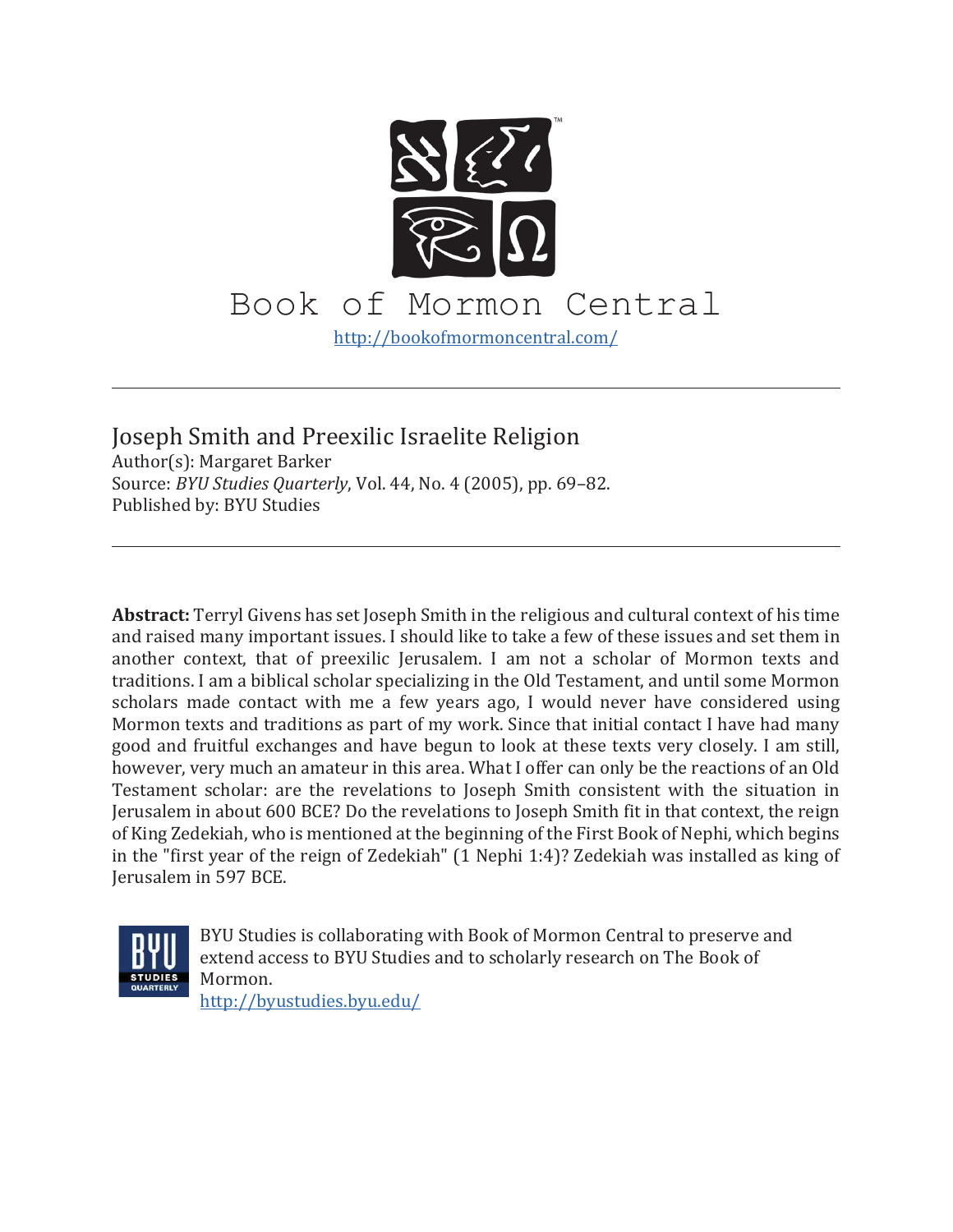# **Joseph Smith and Preexilic Israelite Religion**

Margaret Barker

Terryl Givens has set Joseph Smith in the religious and cultural<br>context of his time and raised many important issues. I should like to take a few of these issues and set them in another context, that of preexilic Jerusalem. I am not a scholar of Mormon texts and traditions. I am a biblical scholar specializing in the Old Testament, and until some Mormon scholars made contact with me a few years ago, I would never have considered using Mormon texts and traditions as part of my work. Since that initial contact I have had many good and fruitful exchanges and have begun to look at these texts very closely. I am still, however, very much an amateur in this area. What I offer can only be the reactions of an Old Testament scholar: are the revelations to Joseph Smith consistent with the situation in Jerusalem in about 600 BCE? Do the revelations to Joseph Smith fit in that context, the reign of King Zedekiah, who is mentioned at the beginning of the First Book of Nephi, which begins in the "first year of the reign of Zedekiah" (1 Nephi 1:4)? Zedekiah was installed as king in Jerusa $lem$  in 597 BCE.

## A Dynamic World of Divine Revelation

Givens raises the companion questions of open canon, ongoing revelation, and prophetic preeminence.<sup>1</sup> As far as we know, there was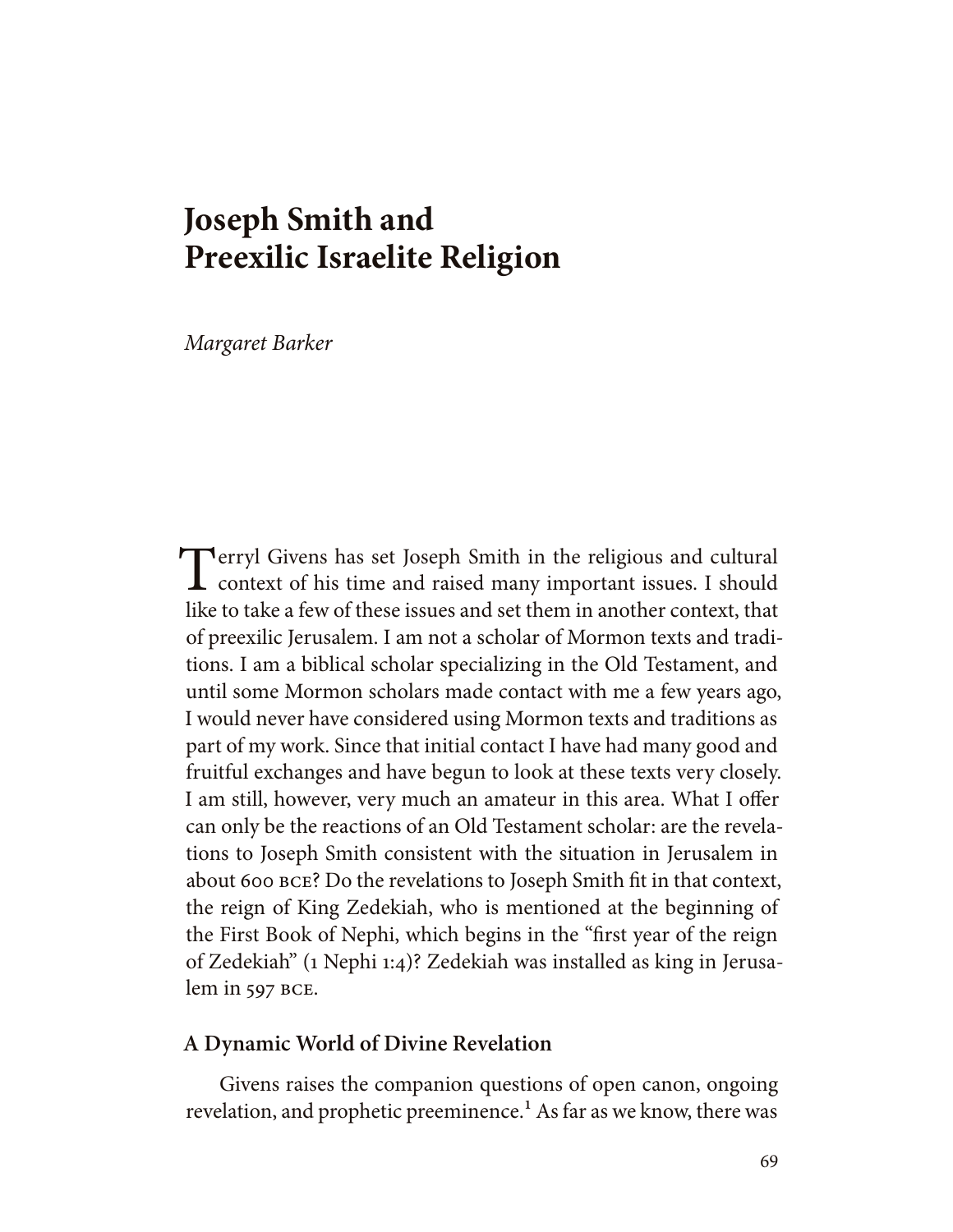no idea of a closed canon in 600 BCE, and ongoing revelation from the prophets was accepted in that day, even if what the prophets said was sometimes very uncomfortable.

One generation before Zedekiah there had been the great upheaval in the reign of King Josiah, something now regarded as the turning point in the history of Jerusalem and its religion. The events are usually described as King Josiah's "reform," the assumption being that everything he did was good and that the biblical texts describing the reform are an accurate and objective account. Other ancient texts had a very different view of Josiah and his work, but since they were eventually not included in the Bible, they are not often considered when the Bible is taught today. Yet here is our first warning: if some of the wickedness in Jerusalem mentioned in the First Book of Nephi (1 Nephi 1:13) included parts of Josiah's temple purges, we should expect to find information relevant to the Mormon tradition in texts outside the Bible. And we do. Moreover, the biblical texts themselves take on new significance if we no longer assume that everyone agreed with Josiah's purge. Jeremiah, a contemporary of King Josiah, has many passages that seem to criticize what has just happened in the city.<sup>2</sup>

Perhaps reflecting these ancient disagreements, some books mentioned in the Old Testament are now lost. 1 Chronicles 29:29, for example, cites as sources for the history of King David the Chronicles of Samuel the seer, the Chronicles of Nathan the prophet, and the Chronicles of Gad the seer. There are several more examples of lost books. Some books found among the Dead Sea Scrolls are clearly sacred texts, but we did not know about them previously. Even the biblical texts found among the Dead Sea Scrolls have significantly different wording from the Masoretic Hebrew text in several places, reminding me of Joseph Smith's vision, when Moroni spoke the words of Malachi but "with a little variation" (Joseph Smith-History 1:36). It can come as a shock to traditional Christians to discover that there were different versions of the Old Testament text in the time of Jesus. We cannot know for certain which Bible Jesus knew, neither the books he regarded as scripture nor the precise text of those books.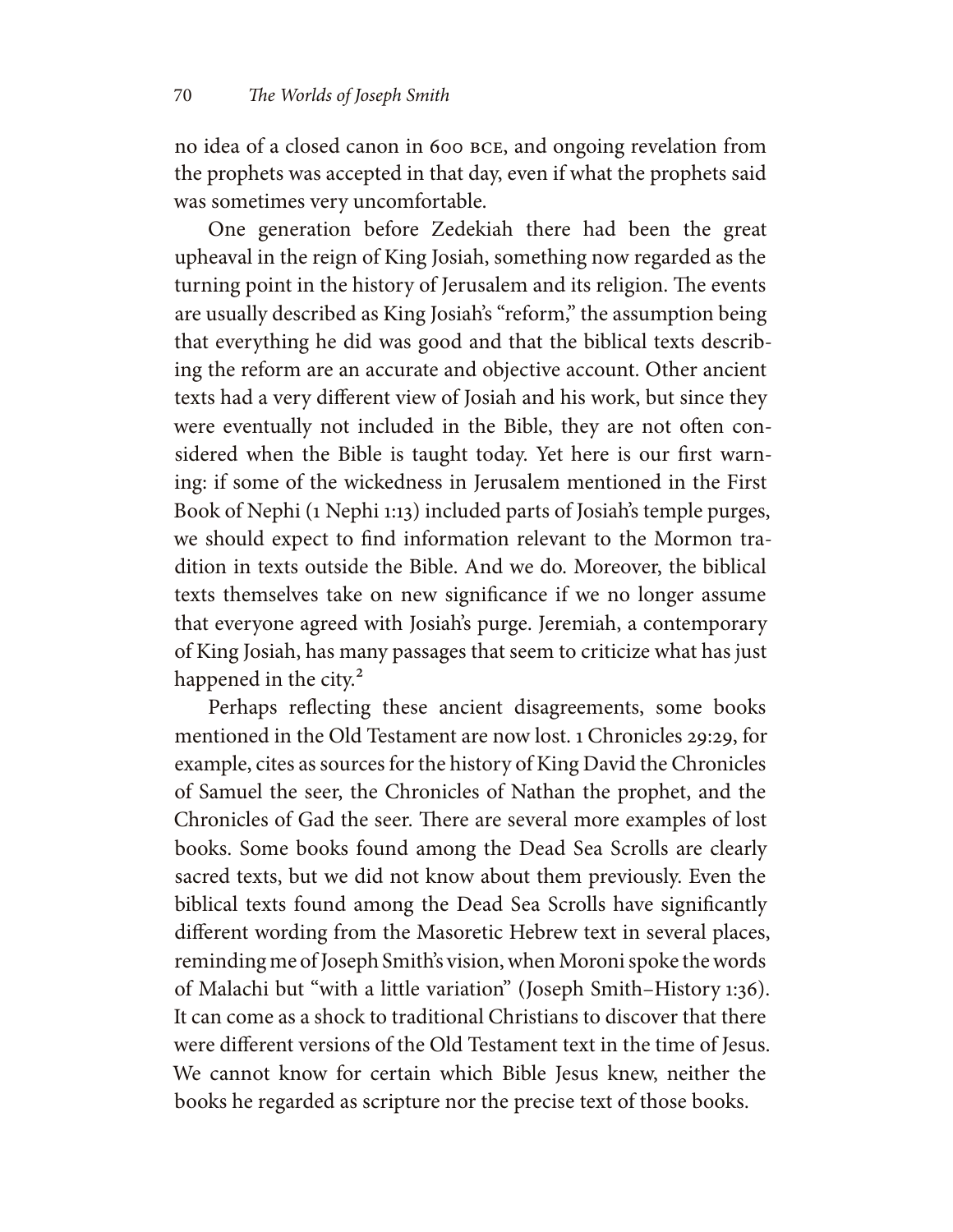It seemed to me, as I began to look at the revelatory traditions of the Latter-day Saints, that Latter-day Saint scholars might have more in common with the more radical elements in contemporary biblical scholarship than with the strictly traditional and conservative people. Bearing this in mind, consider another of Givens's points.

Givens spoke of the scandal that Joseph Smith claimed "direct communication with God."<sup>3</sup> We now recognize that King Josiah enabled a particular group to dominate the religious scene in Jerusalem about 620 BCE: the Deuteronomists. Josiah's purge was driven by their ideals, and their scribes influenced much of the form of the Old Testament we have today, especially the history in 1 and 2 Kings. The Deuteronomists denied that anyone had a vision of the Lord (Deuteronomy 4:12), they denied that anyone had revelations from heaven, and they insisted the Ten Commandments were all that was necessary (Deuteronomy 30:8, 11-14). Nothing more was to be added to them (Deuteronomy 5:22). Prophecies were genuine only if they had already been fulfilled and had no more power (Deuteronomy  $18:21-22$ ). The Deuteronomists had no place for angels, and so they did not use the title "Lord of Hosts." These were the minds that eventually led to the closed canon of scripture and the cessation of prophecy. But the prophets *did* have visions of the Lord and the angels, they did speak in the name of the Lord, and their unfulfilled prophecies were carefully preserved. Not everyone shared the views of the Deuteronomists, but the writings of these other people are often outside the Bible.

The Deuteronomists wrote the history of the kings in Jerusalem, compiling it from written sources about ancient kings and heroes, much as we might compile a history today. Other ancient texts, however, give a different picture of how history was written. Past, present, and future were revealed to prophetic figures. Those three sources mentioned in 1 Chronicles were all prophets: Samuel the seer, Nathan the prophet, and Gad the seer. We find prophetic history also in the Book of Jubilees, parts of which were found among the Dead Sea Scrolls some fifty years ago. The full text of the book had been rediscovered in Ethiopia and published at the end of the nineteenth century, but the Scrolls fragments confirmed that it was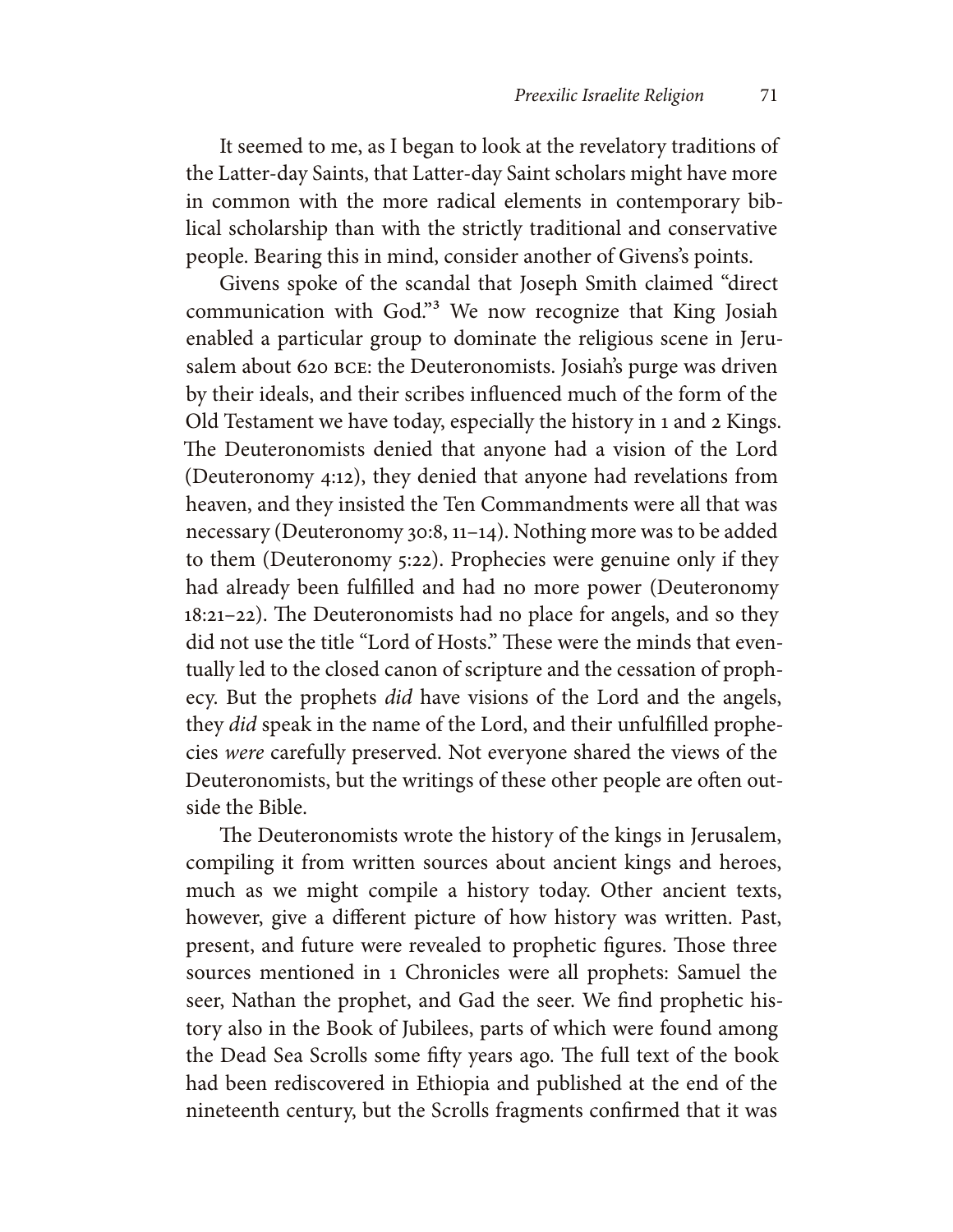an ancient book.<sup>4</sup> Jubilees describes how the past and the future were revealed to Moses on Sinai and how he was told to write down what he learned (Jubilees  $1:4-5$ ).<sup>5</sup> Enoch—of whom I will say more later—saw all the history of his people, past, present, and future, in dream-visions ( $1$  Enoch  $83-93$ ). The Christians said that Jesus had revealed the past, the present, and the future,<sup>6</sup> and the Book of Revelation did not reveal only the future. If prophets revealed the past as well as the future, the revelation of history to Joseph Smith is not out of character.

Another enigmatic history in 1 Enoch, known as the Apocalypse of Weeks, implies that Josiah's purge was a disaster. This history makes no mention of the Exodus. How was it possible to have such a history? For the Deuteronomists, the story of Moses leading the Exodus from Egypt was the defining event of their history. In the centuries after Josiah's purge, and after the demise of the monarchy in Jerusalem, legends surrounding Moses made Moses more and more like the ancient kings. By the time of Jesus, even the Egyptian Jew Philo could describe Moses as the God and King of his people.<sup>7</sup> But the people who considered Josiah's legalistic reforms to be a disaster could not also have considered Moses a dominant figure. For many years scholars have suspected that the account of Moses on Sinai receiving the Ten Commandments had been merged with memories of Solomon's Temple, and that a temple ritual when the anointed king brought divine revelation from heaven had been blended with the Moses on Sinai story.<sup>8</sup>

The Apocalypse of Weeks describes how an unnamed person received the "law for all generations" whilst there were "visions of the holy and righteous." Was this perhaps a temple vision scene, where a "God and King" figure received revelation in heaven among the angels and brought it to earth, the same figure later absorbed into Moses? There are many places where memories of the old temple ritual survive; for example, the Son of Man figure and the holy ones in Daniel 7. I wondered about such incidents when I first read Lehi's vision of the open heaven, the angels, and a radiant figure descending to give Lehi a book  $(1$  Nephi  $1:8-12)$ .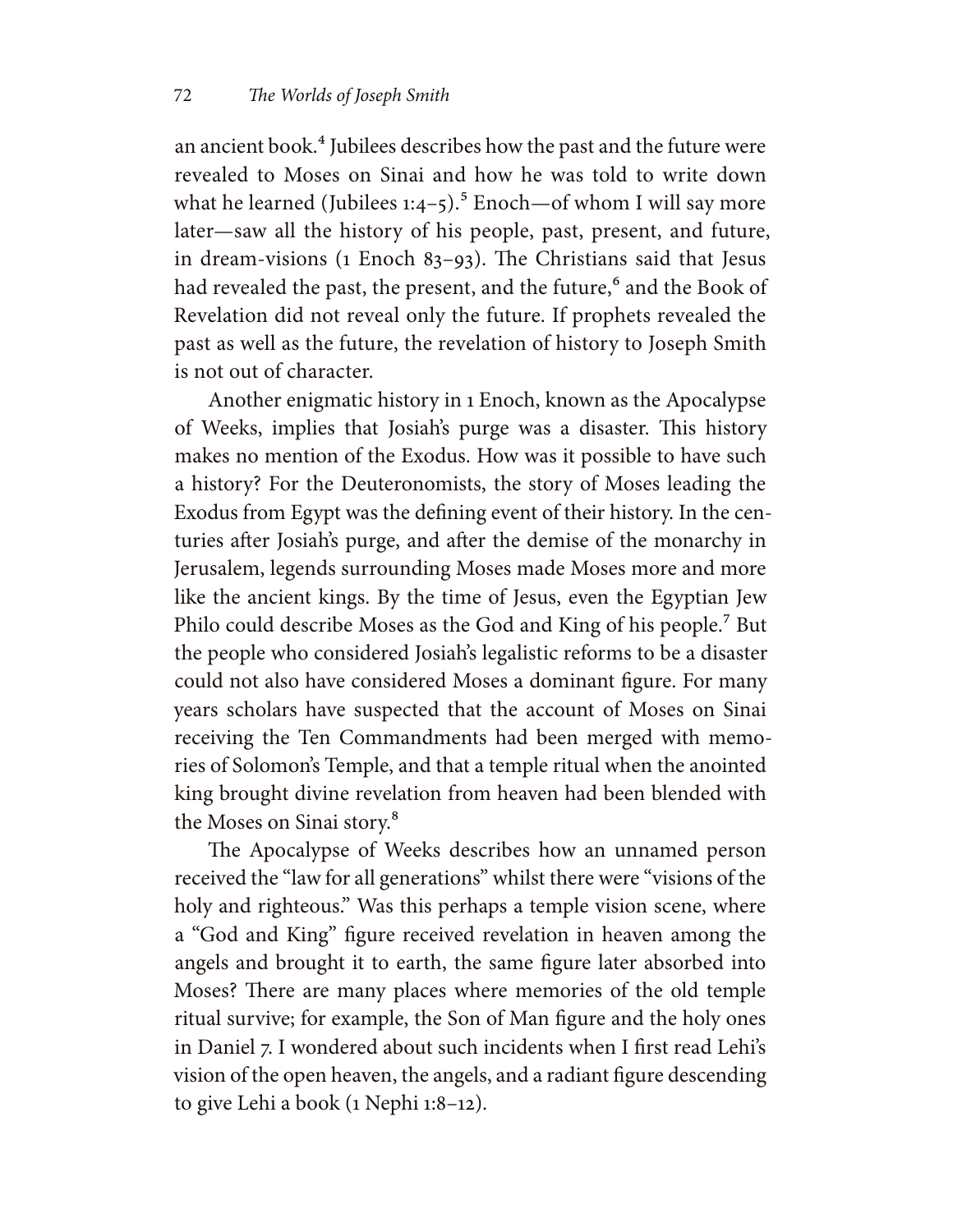Most of the summaries of history in the Old Testament focus on Moses and the Exodus but omit the Sinai story. In other words, they are the exact opposite of the Apocalypse of Weeks. Scholars have suspected for some time that Sinai and Exodus were originally distinct traditions, joined only after the destruction of the first temple, with Exodus predominating. The earliest fusion in the Bible is in Nehemiah  $9:9-15$ , a document from the fifth century BCE. The final form of the Pentateuch may have been compiled even later by people who emphasized Moses and the Exodus rather than temple tradition.<sup>9</sup>

For others, though, a different history of Jerusalem had been summarized in Enoch's Apocalypse of Weeks (1 Enoch 93)—a vision of history given to Enoch by angels and learned from heavenly tablets. It described Noah, Abraham, the lawgiving, the temple, the disaster in the temple just before it was destroyed, and the scattering of the chosen people. Try to imagine how these different groups might have reacted to discovering their history rewritten, supplemented by the history of their Lord appearing in Egypt and rescuing some people there, or how they might have reacted to Ezekiel's claim that the Lord had appeared to his people in Babylon. In the course of time, all these accounts have been absorbed into the tradition of ongoing revelation. The authors of the Apocalypse of Weeks, however, saw the people who rebuilt Jerusalem and wrote the biblical histories as apostates, even though we consider those histories as the norm. The Apocalypse of Weeks, that tiny fragment of ancient history in 1 Enoch, is almost forgotten, or considered rather strange.

While this dynamic world of prophets and revelations is consonant with the picture presented in the Book of Mormon, we may compare that situation with the crisis that has now engulfed biblical scholarship: archaeology simply does not give supporting evidence for a great deal of the "history" in the Old Testament. Scholars are asking themselves: What are we reading? Whose Bible is this?<sup>10</sup> When was it written? Is the Old Testament older than its earliest written deposits found among the Dead Sea Scrolls? And why are some of those different from the Old Testament as we have known it?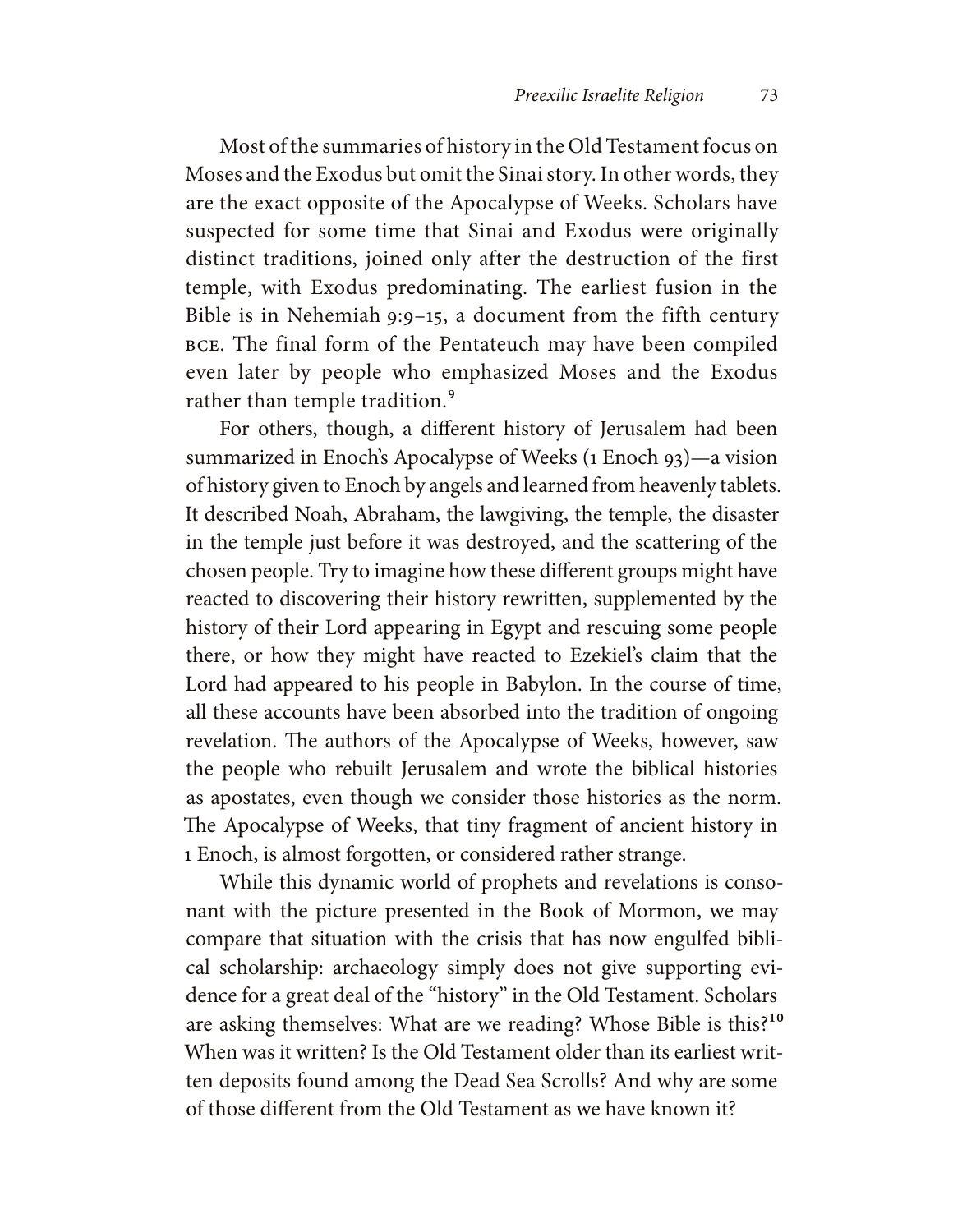#### An Inviting World of Deification

Let us now consider another of Givens's points: the question of human beings becoming divine and accepting the serpent's invitation to "be as gods."<sup>11</sup> In the later Old Testament tradition, wanting to be as the gods was indeed a sin, but how might such an invitation have been viewed in 600 BCE?

The familiar story of Adam and Eve is the reworking of an older story, after memories of the loss of Eden and the loss of the original temple had merged. The tree that had been originally intended for human food was the tree of life, and the perfumed oil of that tree was to have been used to anoint humans and make them like the angels, sons of God.<sup>12</sup> This was the tradition of the ancient priests, who thought of themselves as angels, messengers from heaven (Malachi 2:7). The tree of life gave wisdom (Proverbs 3:13-18) and eternal life (Genesis 3:22); but the human pair disobeyed and chose knowledge that could be used for good or evil. Only then did they discover that they were barred from the tree of life.

The prophet Ezekiel, who also lived in Jerusalem in 600 BCE, said that the anointed one in Eden became mortal and died because wisdom and perfection had been abused for the sake of power and splendor (Ezekiel  $28:11-19$ ). Satan's deception in Eden was to imply that both the tree of life and the tree of the knowledge of good and evil had the same benefit, both made humans like the angels. It was the disobedience that was the problem,<sup>13</sup> not the state they aspired to, and they had to be barred from eternal life because they had disobeyed. In the Book of Revelation, this is reversed: the faithful Christian is promised access again to the tree of life (Revelation 2:7), which meant access to the angel state. It was not the aspiration but the attitude that was wrong.<sup>14</sup> In 600 BCE the sin would have been pride and disobedience, not the wish to be angels and sons of God.<sup>15</sup> When Isaiah described the sins of Jerusalem, he emphasized pride, rebellion, and the abuse of knowledge. These themes are strongly reflected in the Book of Mormon (1 Nephi 8:36; 12:18; 22:15; 2 Nephi 26:20; 28:15). All these failings are equated with the sins of fallen angels, not with the breaking of the Ten Commandments.<sup>16</sup>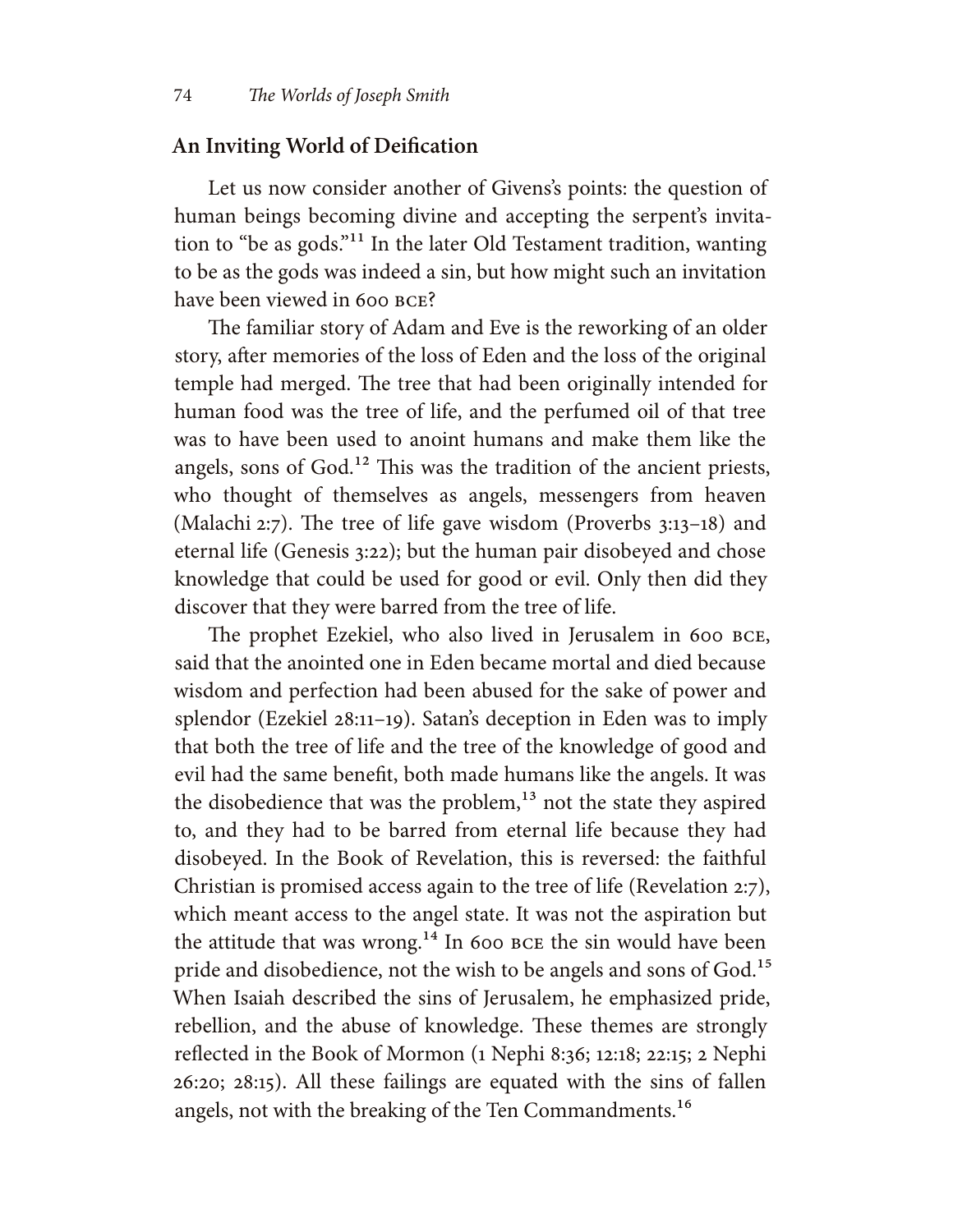This correction invites us to reexamine a related assumption, that the books in the Old Testament are older than the ancient Israelite books not in the Old Testament. The Enoch texts must be late, it is assumed, because they are not in the Bible. Last year I published a commentary on Isaiah that showed that the original Isaiah of Jerusalem knew the Enoch traditions but was not much concerned with Moses. Instead, Isaiah's world was the world of Enoch's angels.<sup>17</sup> Other scholars are now exploring the possibility that Enoch traditions underlie some of the older stories in Genesis. Enoch traditions could have been very important in 600 BCE, just as the revelation to Joseph Smith implies (1 Nephi 1:8-11; 8:5; 11:14; Jacob 7:5-7; Omni 1:25; Mosiah 3:2; Mosiah 27:11).

The emphasis placed on Enoch's writings should not surprise us, as the Enoch traditions show clearly that human beings who continue their lives on earth can become angels. In the coded language of Enoch's dream-visions, animals represent human beings and "men" are angels. Noah, we read, was born a bull and became a man after an angel taught him a secret (1 Enoch 89:1), and in the Apocalypse of Weeks there are three "men": Noah, Abraham, and possibly Isaiah, but the text is enigmatic (1 Enoch 93:4, 5, 8). The Enoch books are clearly in the same tradition as the Bible, yet there is no quotation from the Bible in them. Those who preserved the Enoch traditions may have had different scriptures.

Isaiah, who prophesied in the years before 700 BCE, spoke also of a female figure and her son and also of a great tree that had been cut down but had sacred seed surviving in the stump (Isaiah 6:9-13). His contemporary, the prophet Micah, spoke of a woman in travail who had gone out of the city but would give birth to the great Shepherd of Israel (Micah 4:10; 5:3-4). Who was this Mother? What was the great tree? Piecing together other contemporary evidence, we could conclude that she was Wisdom, the one whom Josiah eventually purged from the temple but whose symbol, the tree of life, had also been removed in the time of Isaiah (2 Kings 18:4) and later replaced. In the time of Josiah, her tree—the Asherah, the menorah—was finally removed from the temple, burned, beaten to dust, and cast on the common graves (2 Kings 23:6). It was utterly desecrated. Why such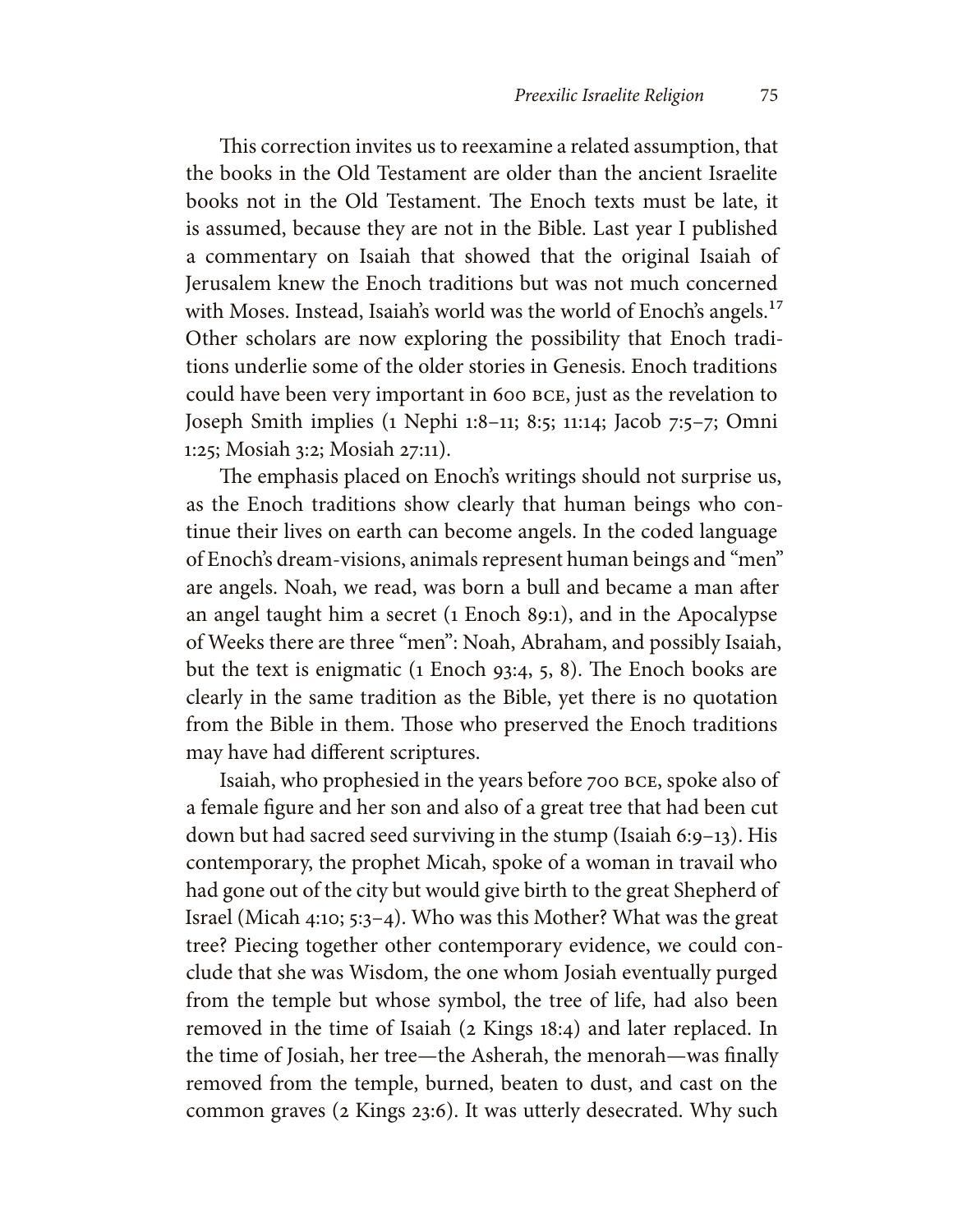hatred? Hostility to Wisdom was a hallmark of the Deuteronomists, and due to their influence, the Mother and her tree have been almost forgotten-but not in the Book of Mormon.

Her son was the Lord.<sup>18</sup> We can deduce this from the Dead Sea Scrolls version of Isaiah's Immanuel prophecy: "Ask a sign," said the prophet, "from the mother of the LORD your God.<sup>19</sup> ... Behold the Virgin shall conceive and bear a son and call his name Immanuel" (Isaiah  $7:10-14$ ). And angels attended her, the Host of heaven whom the Deuteronomists tried to obscure. Each time the Lady was driven from the temple, so too were the angels, the holy ones, a word very similar to the word for prostitutes, which is how it is often translated.<sup>20</sup> The divine Son, the priest of the order of Melchizedek, was born in the glory of these "holy ones," or so it seems. Psalm 110 is an enigmatic text, but it seems to describe the birth of an angel priest after the order of Melchizedek in the Holy of Holies of the temple, which represented heaven, which evokes related ideas in Alma 13:1-16 in the Book of Mormon.

## White Fruit and a Guiding Rod

The tree of life made one happy, according to the Book of Proverbs (Proverbs 3:18), but for detailed descriptions of the tree we have to rely on the noncanonical texts. Enoch described it as perfumed, with fruit like grapes (1 Enoch 32:5), and a text discovered in Egypt in 1945 described the tree as beautiful, fiery, and with fruit like white grapes.<sup>21</sup> I do not know of any other source that describes the fruit as white grapes. Imagine my surprise when I read the account of Lehi's vision of the tree whose white fruit made one happy, and the interpretation that the Virgin in Nazareth was the mother of the Son of God after the manner of the flesh (1 Nephi 11:14-23).<sup>22</sup> This is the Heavenly Mother, represented by the tree of life, and then Mary and her Son on earth. This revelation to Joseph Smith was the ancient Wisdom symbolism, intact, and almost certainly as it was known in 600 BCE.

Consider as well the mysterious rod of iron in this Book of Mormon vision (1 Nephi 8:20; 11:25). In the Bible, the rod of iron is mentioned four times as the rod of the Messiah. Each mention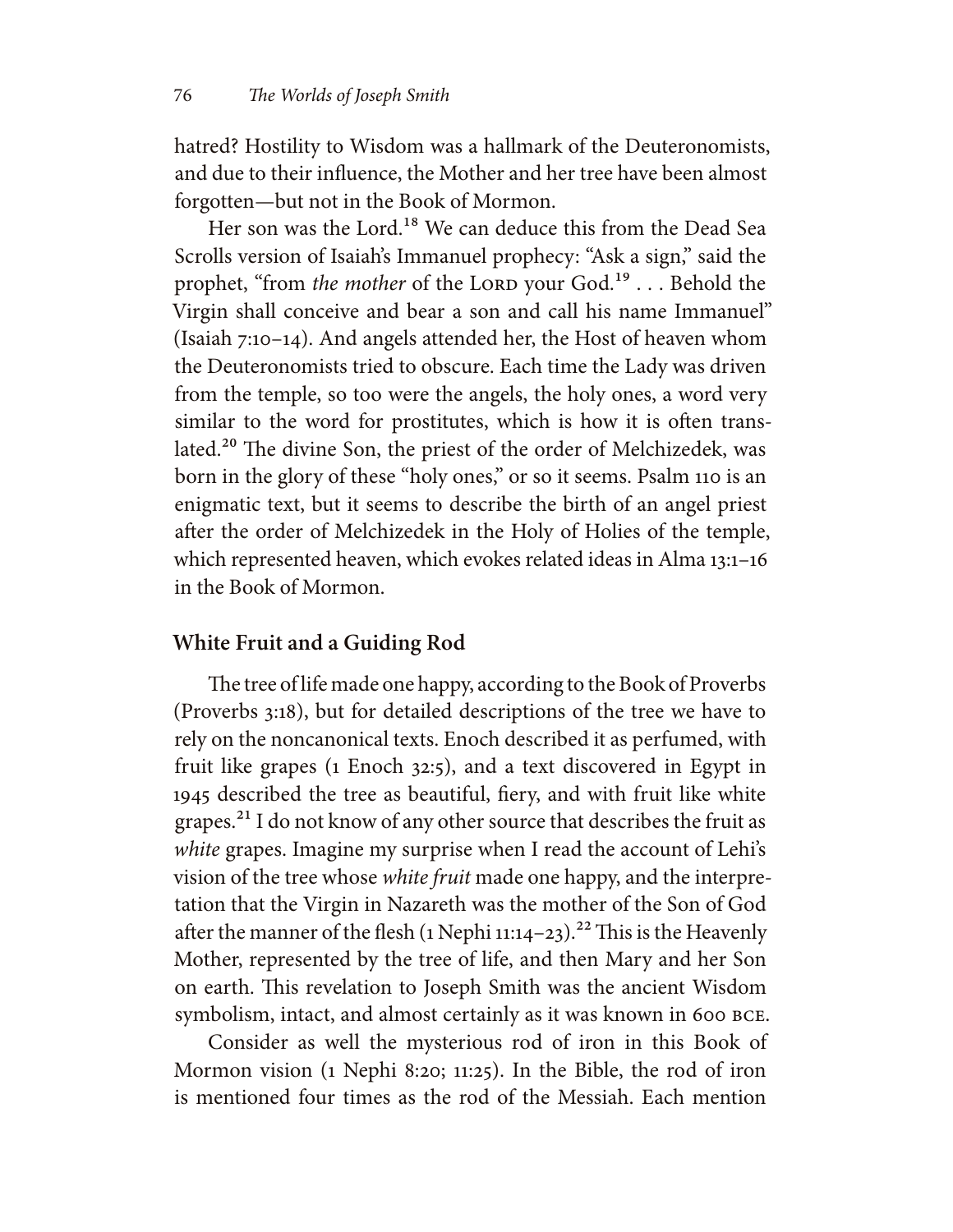in the King James Version says the Messiah uses the rod to "break" the nations (Psalm 2:9) or to "rule" them (Revelation 2:27; 12:5; 19:15). The ancient Greek translation (the Septuagint) is significantly different; it understood the Hebrew word in Psalm 2:9 to mean "shepherd" and it reads, "He will shepherd them with a rod of iron." The two Hebrew verbs for "break" and "shepherd, pasture, tend, lead" look very similar and in some forms are identical. The Greek text of the Book of Revelation actually uses the word "shepherd," poimanei, of the Messiah and his iron rod, so the English versions here are not accurate. The holy child who was taken up to heaven (Revelation 12:5) was to "shepherd the nations with a rod of iron." The King James Version of Micah 7:14 translates this same word as "Feed thy people" with thy rod," where "guide" would be a better translation. Psalm 78:72 has, "He fed them . . . and guided them," where the parallelism of Hebrew poetry would expect the two verbs to have a similar meaning: "He led them . . . he guided them." Lehi's vision has the iron rod *guiding* people to the great tree—the older and probably the original understanding of the word.<sup>23</sup>

## **Forgotten Memories of the Temple**

There can also be no doubt that teachings from the time of the first temple have been lost, or rather, are now to be found only in texts outside the Bible. Jewish tradition says that all the sacred texts were lost when Jerusalem was destroyed and that Ezra the scribe restored them, inspired by God Most High to dictate ninety-four books (2 Esdras 14). Only twenty-four of them could be revealed; the rest were to be kept secret. This story may refer to the destruction of Jerusalem in 597 BCE or to the second destruction in 70 CE; either way, it was recognized that the original scriptures had been lost and that only a fraction of those restored became the public canon. Justin Martyr, a Christian writer in the middle of the second century CE, claimed that the Jews had been altering the scriptures.<sup>24</sup> An Aramaic document from the same period, known as the Scroll of Fasting,<sup>25</sup> lists the anniversaries of great events in the second temple period as days on which it was forbidden to fast. On the third of Tishri it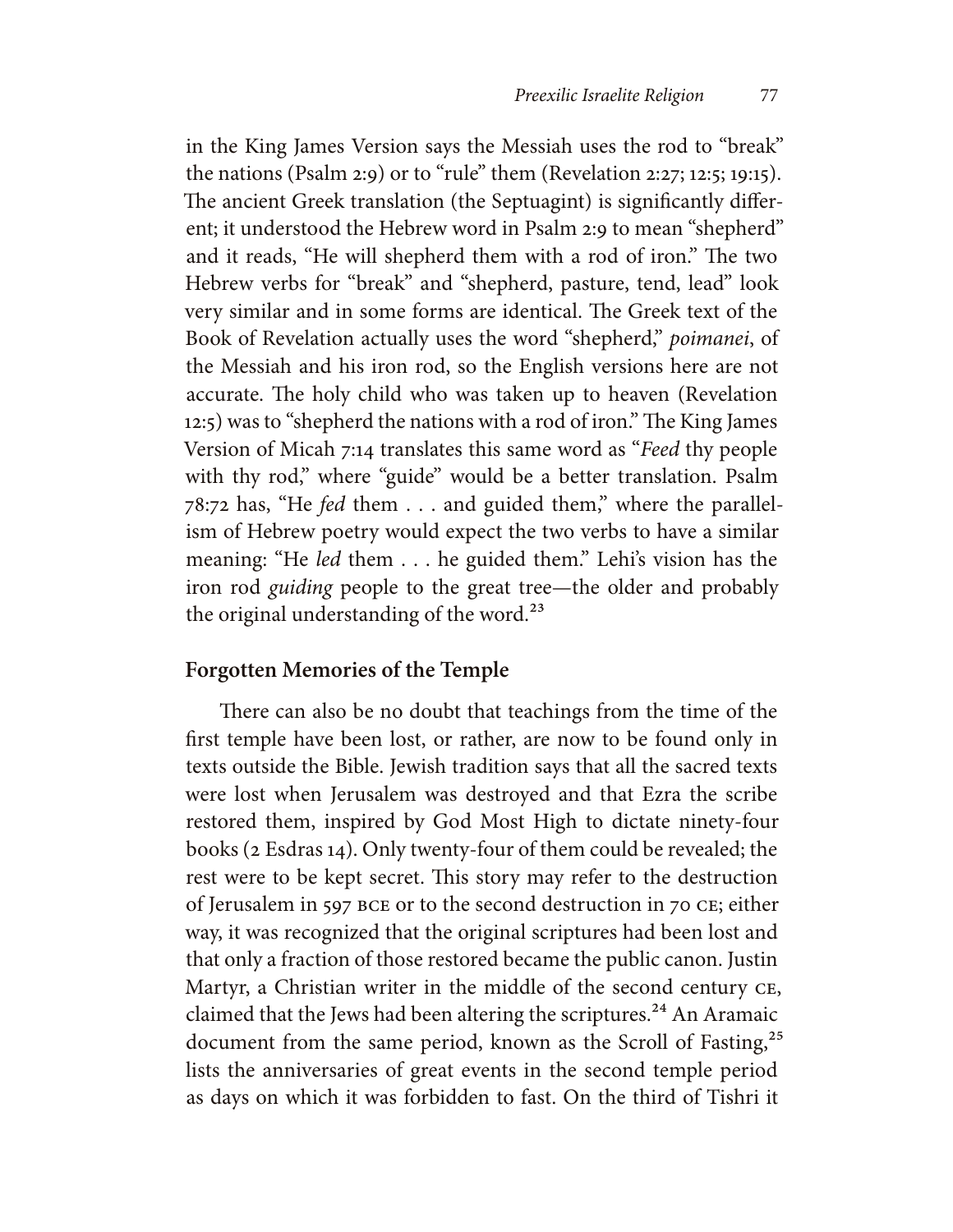was forbidden to fast because "the memory of the documents was removed" or "the memory was removed from the documents." Some records had been destroyed, and this was a cause for celebration. It would be interesting to know what these were!

The Book of 1 Enoch records that lying words had been written, perverting the eternal covenant. Sinners had altered the truth as they made copies, made fabrications, and written books in their own name (1 Enoch 98:14-99:2; 104:10-11). The Qur'an also tells of people who had altered the meaning of texts  $(2:75)$ , had composed texts they claimed as scripture (2.79), and had accepted only part of the sacred text (2:85). One passage describes how some of the people of the Book threw it away and chose instead to follow evil teaching from Babylon  $(2:101-2)$ . This could easily be describing the people who returned from Babylon and built the second temple, people whom Enoch called the apostate generation. There are many similar references in the Qur'an, for example, to people who look for allegorical and hidden meanings rather than the plain meaning of the text  $(3:7)$  and who twist the words of scripture  $(4:46)$ <sup>26</sup> The Qur'an also mentions the Book of Abraham and the Book of Moses, described as "the Books of the earliest (Revelation)"  $(53:36-37; 87:18-19).^{27}$  These were prophecies in Arabia in the seventh century CE. They resonate with the words of Nephi about "plain and precious things taken away from the book" (1 Nephi 13:28), as well as Joseph Smith's revelation of texts called the Book of Moses and the Book of Abraham.

Along the same lines, the extraordinary similarity between the History of the Rechabites (the Narrative of Zosimus) and the story of Lehi leaving Jerusalem has already been studied by Mormon scholars.<sup>28</sup> This ancient text, which survives in Greek, Syriac, and Ethiopic, tells the story of some people who left Jerusalem about 600 BCE and went to live in a blessed land. They did not drink wine. They were called the sons of Rechab, which could mean that he was their ancestor, or it could be the Hebrew way of saying they were temple servants, priests who served the divine throne.<sup>29</sup> In their blessed land, angels had announced to them the incarnation of the Word of God from the Holy Virgin who is the Mother of God.<sup>30</sup> Nobody can explain this text. The Jerusalem Talmud, compiled in Palestine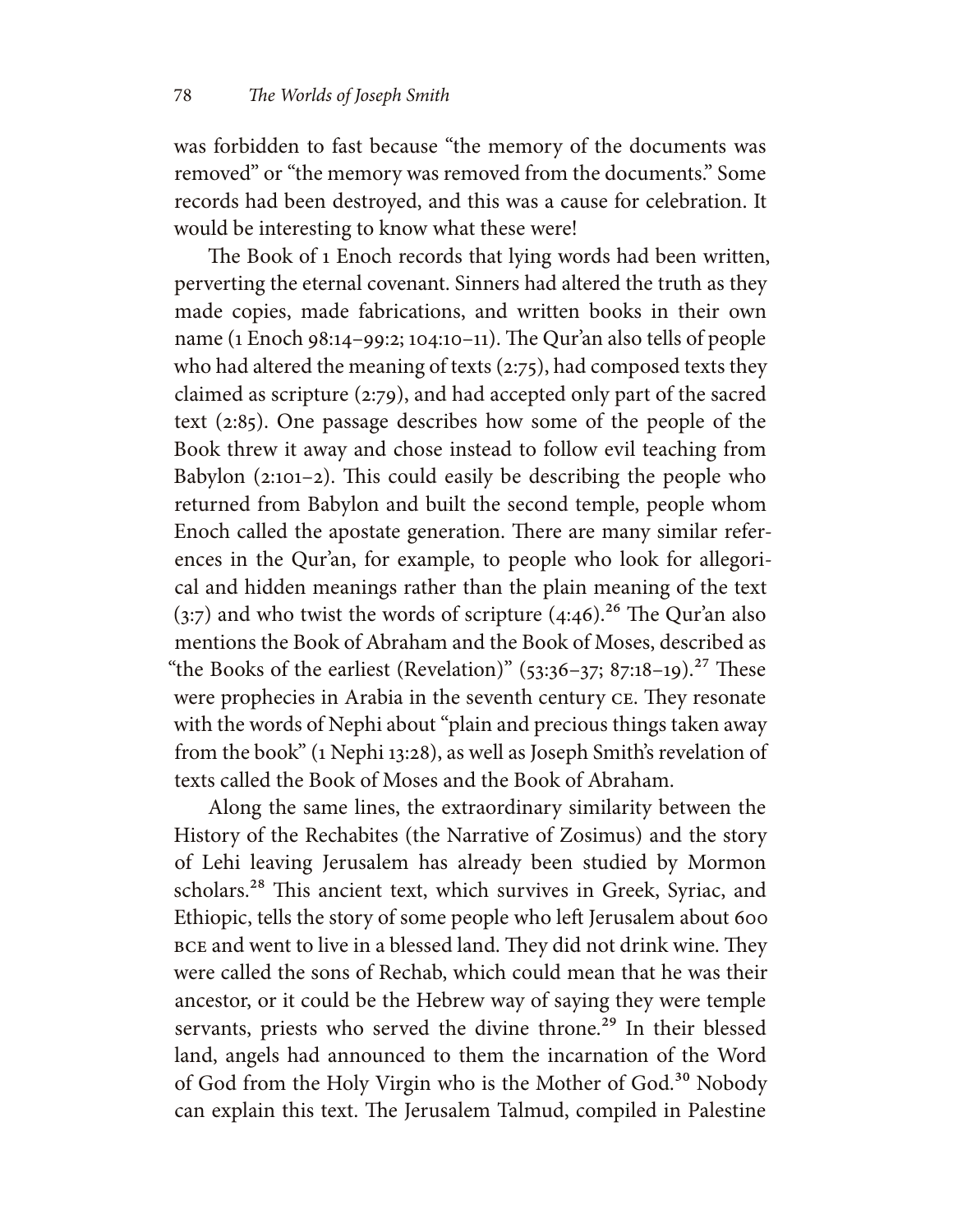perhaps early in the fifth century CE, remembers a similar tradition: that a large number of priests fought with the Babylonians against Jerusalem after Josiah's purges and later went to live in Arabia, the country into which Lehi and his family departed.<sup>31</sup>

### **Jehovah and Jesus**

Givens spoke of Joseph Smith's "thoroughgoing endeavor to overturn the most sacred tenets of cultural Christianity,<sup>32</sup> and one of these must be the identity of Yahweh (Jehovah), the Lord, who appears in the Old Testament as the God of Israel. New Testament scholars agonize over why the first Christians applied Yahweh texts to Jesus. And how, they ask, could all of the early Christian teachers have found Jesus in the Old Testament? When I wrote a book setting out all this rather obvious evidence,<sup>33</sup> it was regarded as strange and hopelessly radical. Another example: the Jerusalem Bible, the translation prepared by the Roman Catholic Church, leaves the name Yahweh in the Old Testament, instead of using the customary form, the Lord, and then has "the Lord" in the New Testament. With one editorial decision, they broke the link between the Old Testament and the New and obscured the fundamental proclamation of the first Christians: Jesus is the Lord, Jesus is Yahweh. A third example: the new English translation of the Targum, the Aramaic version of the Old Testament, does not use the term Messiah in the Psalms when translating the Hebrew word *msyh*, which means Messiah. The reason given is, "It does not seem appropriate to use words like Messiah and 'messianic'" in connection with the Hebrew text of the Old Testament.<sup>34</sup>

It was my challenge to assumptions such as these, which simply ignore the evidence of both the Hebrew Bible and of early Christian writings, that led to my first contact with Mormon scholars. The original temple tradition was that Yahweh, the Lord, was the Son of God Most High, and present on earth as the Messiah. This means that the older religion in Israel would have taught about the Messiah. Thus finding Christ in the Old Testament is exactly what we should expect, though obscured by incorrect reading of the scriptures. This is, I suggest, one aspect of the restoration of "the plain and precious things, which have been taken away from them" (1 Nephi 13:40).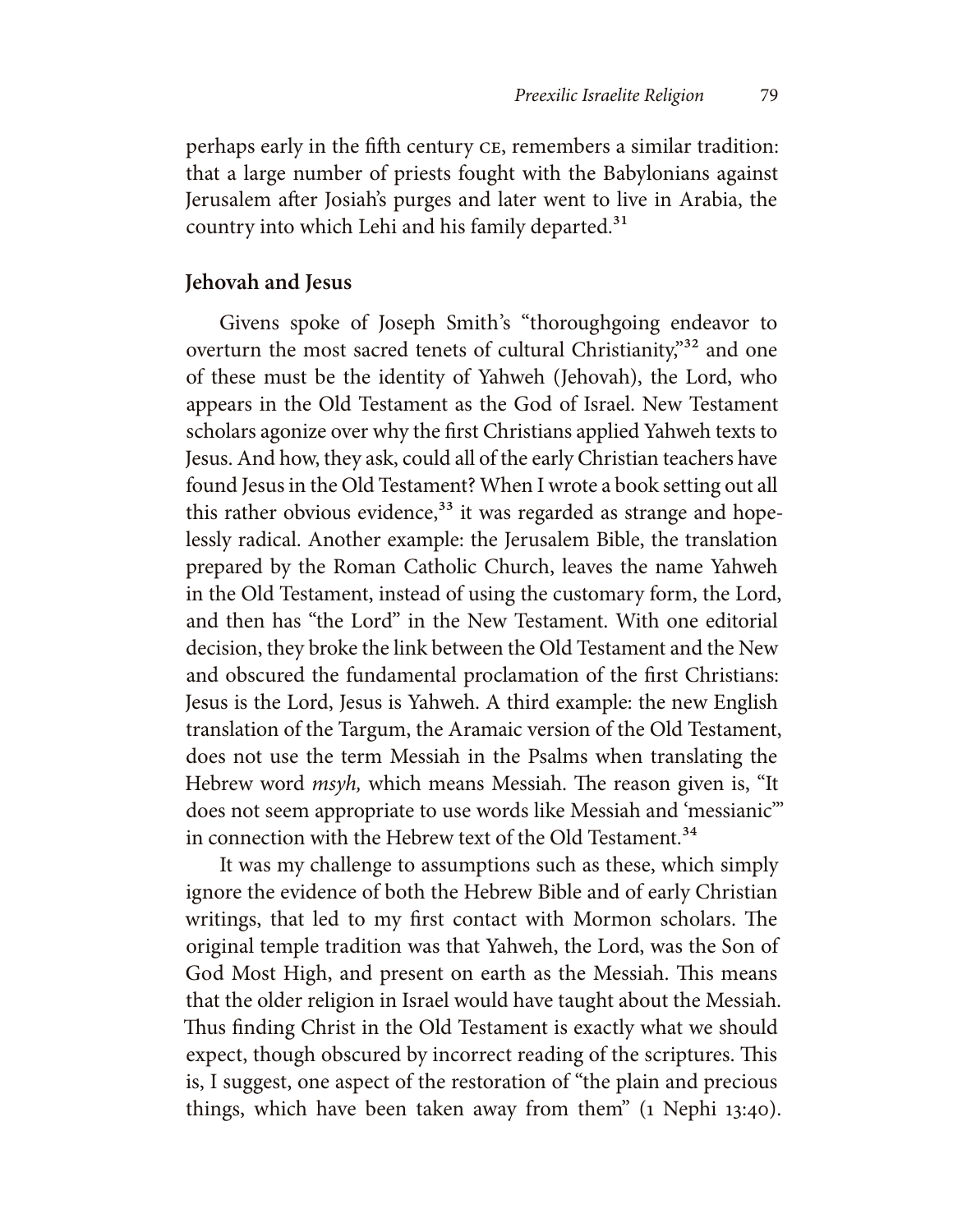The Jehovah of the Old Testament is the Christ of the Book of Mormon (Mosiah 3:8; 3 Nephi 15:5).

## **Yearning for the Temple**

With the destruction of Jerusalem shortly after 600 BCE, the greatest loss was without doubt the temple, its angels, and everything they represented. There can also be no doubt that the central theme of Jesus' teaching was the restoration of the true temple and what it meant.<sup>35</sup> He was proclaimed as the Melchizedek priest (Hebrews 7)—the expected Messiah described in the Melchizedek text found among the Dead Sea Scrolls (11 Q Melch).<sup>36</sup> But what had happened to the Melchizedek priesthood? One of the great moments in my own journey of discovery was reading an article published in 1980,<sup>37</sup> showing that the religion of Abraham must have survived until the time of King Josiah because that was part of what he purged from his kingdom. In 600 BCE, the religion of Abraham was not just a distant memory. This suggests that the Melchizedek priesthood also survived until the time of Josiah, who was associated with the monarchy, as Psalm 110 makes clear. It was superseded in Jerusalem by the Aaronic priesthood very much later than we often suppose. It is likely that Aaron's family came to prominence in Jerusalem only when Moses did, as a result of King Josiah's changes around 600 BCE. We must remember that it was the Deuteronomists who wrote the major history of these times.

There were long memories of the lost temple. In the time of the Messiah, it was said, the true temple would be restored: the Spirit, the fire, the cherubim, and the ark, but also the anointing oil and the menorah.<sup>38</sup> This is strange, because there was a seven-branched lamp in the second temple—but maybe it did not represent what the original had represented. It was not the tree of life. Down until the times of the New Testament, the era of Melchizedek was linked to memories of the temple, the Spirit, the fire, the anointing oil, and the lamp representing the tree of life. It should not go unnoticed that these memories are also linked to coming of the Messiah in the texts of the Book of Mormon.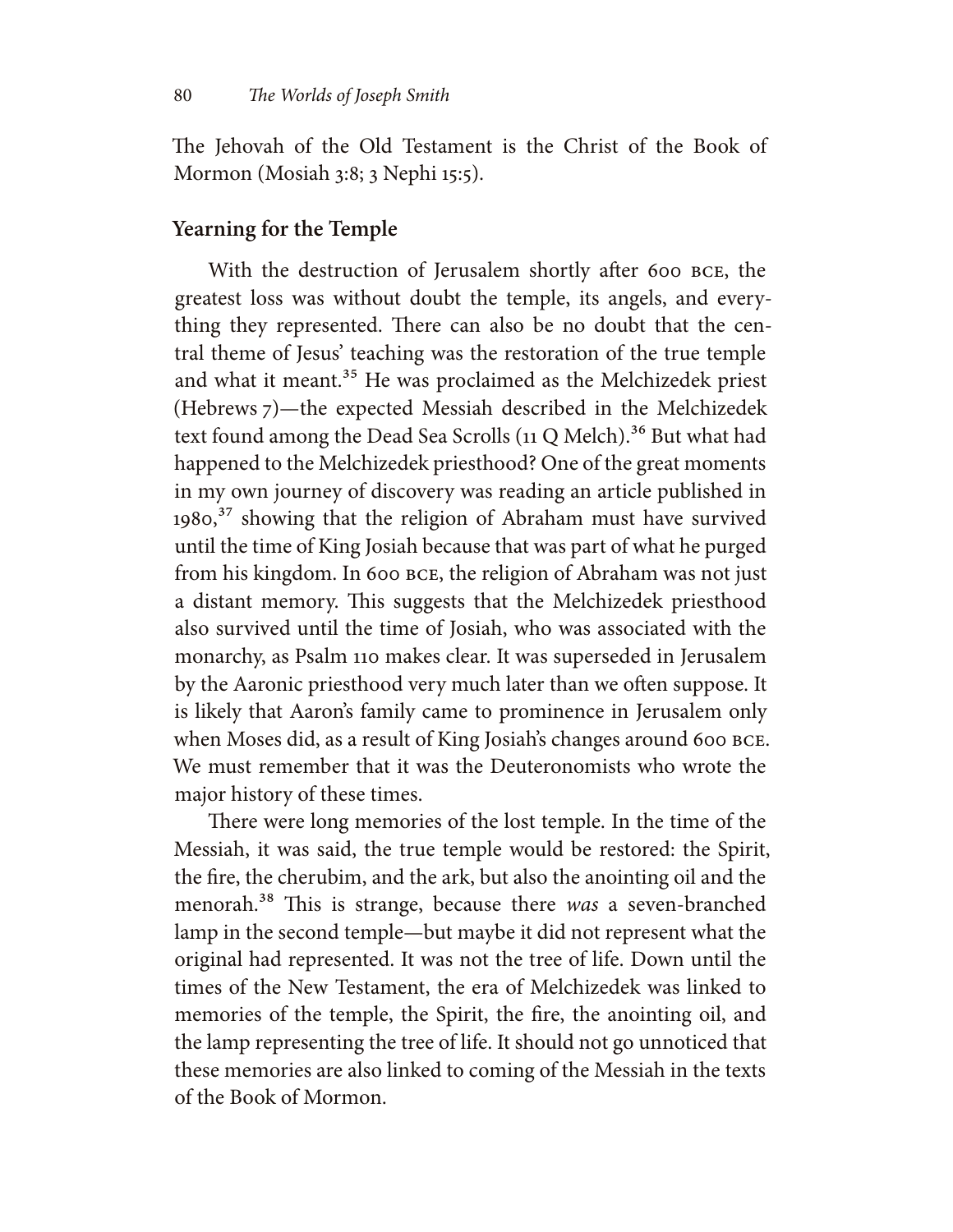#### **Notes**

1. See Terryl L. Givens, "Joseph Smith: Prophecy, Process, and Plenitude," in this volume,  $56 - 57$ ,  $59$ .

2. Private communication with Kevin Christensen about his work in progress.

3. Givens, "Joseph Smith: Prophecy, Process, and Plenitude," 57.

4. An edition was published in 1895. There are fragments of Greek and Latin text also, the Latin published in 1861. Details in The Old Testament Pseude*pigrapha*, ed. James H. Charlesworth, 2 vols. (Garden City, N.Y.: Doubleday,  $1983 - 85$ ,  $2:41 - 42$ .

5. The Apocalypse of Abraham, which has survived only in Old Slavonic, even though a Hebrew original is likely, describes Abraham seeing all history in a vision.

6. Clement of Alexandria, Miscellanies 6.7.

7. Philo, *Moses* 1:158.

8. Sigmund Mowinckel, Le Décalogue (Paris: Félix Alcan, 1927).

9. See Gerhard von Rad, The Problem of Hexateuch and Other Essays, trans. E. W. Trueman Dicken (New York: McGraw-Hill, 1966).

10. See Philip R. Davies, In Search of "Ancient Israel" (Sheffield, England: JSOT Press,  $1992$ ).

11. Givens, "Joseph Smith: Prophecy, Process, and Plenitude," 58, citing Genesis 3:5.

12. See Margaret Barker, The Great High Priest: The Temple Roots of Christian Liturgy (New York: Clark, 2003), 129-36.

13. Cf. Isaiah 1:12; 14:12-21, the Lord's judgments on pride.

14. John Milton, *Paradise Lost* 5:519-43, captured this well; the human pair would be happy like the angels only for as long as they were obedient like the angels.

15. It is interesting that the Targum to the Psalms renders the Hebrew "begotten" with the Aramaic "anointed;" the anointed ones were remembered as sons of God—angels.

16. See Margaret Barker, *The Older Testament* (London: SPCK, 1987), 128–32.

17. In James D. G. Dunn, ed., *Eerdmans Commentary on the Bible* (Grand Rapids, Mich.: Eerdmans, 2003).

18. Barker, The Great High Priest, 229-61.

19. 1Q Isaa has 'm, "mother," where the Masoretic Text has cm, "with."

20. Cf. 1 Kings 15:12-13; 2 Kings 23:6-7.

21. On the Origin of the World, in The Nag Hammadi Library in English, ed. James M. Robinson (New York: Harper and Row, 1977), 2.5.110, page 169.

22. Discussed by Daniel C. Peterson, "Nephi and His Asherah," Journal of Book of Mormon Studies 9, no. 2 (2000): 16-25.

23. See Margaret Barker, The Revelation of Jesus Christ (New York: Clark,  $2000$ ,  $305-6$ .